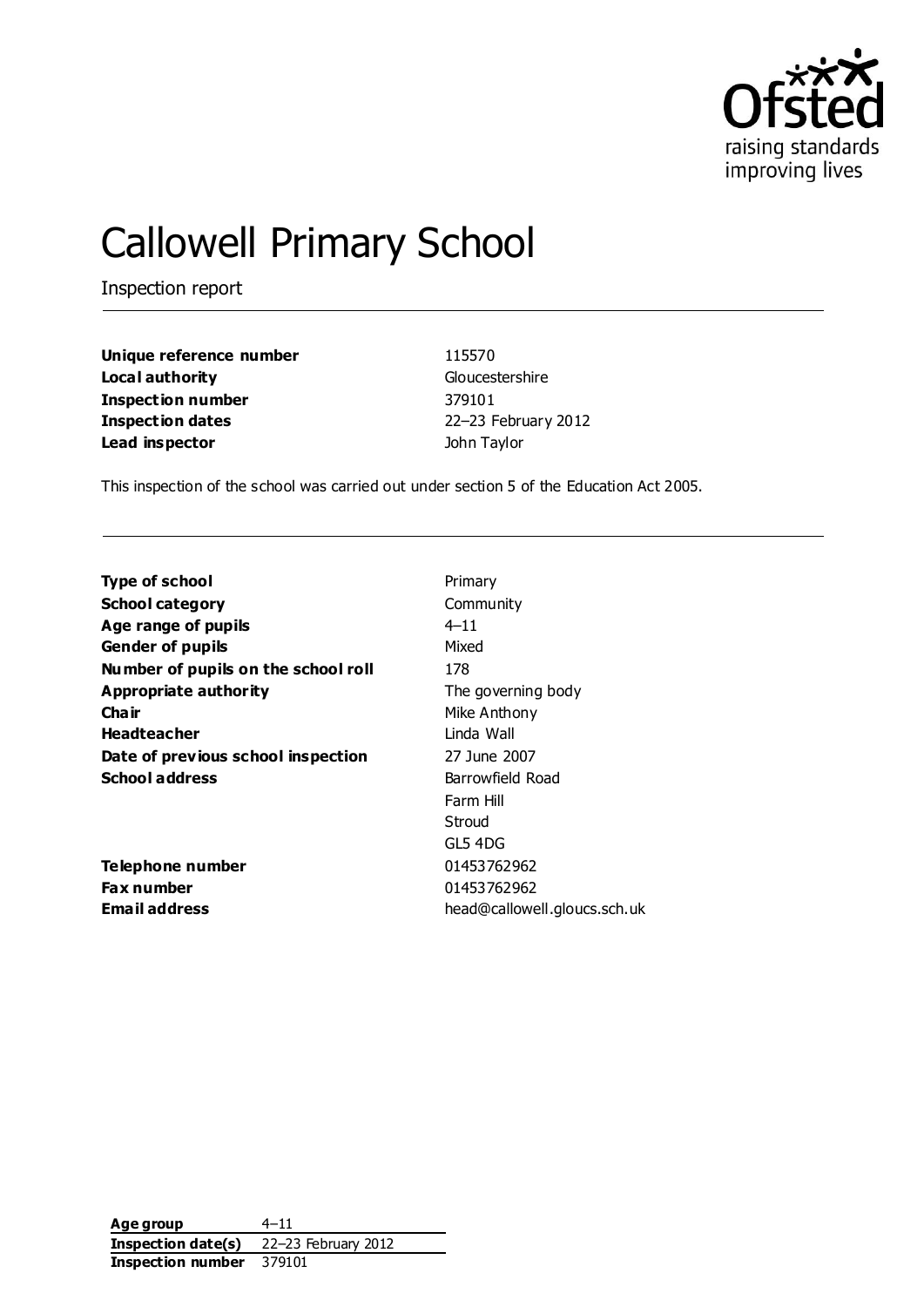

You can use Parent View to give Ofsted your opinion on your child's school. Ofsted will use the information parents and carers provide when deciding which schools to inspect and when.

You can also use Parent View to find out what other parents and carers think about schools in England. You can visit www.parentview.ofsted.gov.uk, or look for the link on the main Ofsted website: www.ofsted.gov.uk

The Office for Standards in Education, Children's Services and Skills (Ofsted) regulates and inspects to achieve excellence in the care of children and young people, and in education an d skills for learners of all ages. It regulates and inspects childcare and children's social care, and inspects the Children and Family Court Advisory Support Service (Cafcass), schools, colleges, initial teacher training, work-based learning and skills training, adult and community learning, and education and training in prisons and other secure establishments. It assesses council children's services, and inspects services for looked after children, safeguarding and child protection.

Further copies of this report are obtainable from the school. Under the Education Act 2005, the school must provide a copy of this report free of charge to certain categories of people. A charge not exceeding the full cost of reproduction may be made for any other copies supplied.

If you would like a copy of this document in a different format, such as large print or Braille, please telephone 0300 123 4234, or email enquiries@ofsted.gov.uk.

You may copy all or parts of this document for non-commercial educational purposes, as long as you give details of the source and date of publication and do not alter the information in any way.

To receive regular email alerts about new publications, including survey reports and school inspection reports, please visit our website and go to 'Subscribe'.

Piccadilly Gate Store St **Manchester** M1 2WD

T: 0300 123 4234 Textphone: 0161 618 8524 E: enquiries@ofsted.gov.uk W: www.ofsted.gov.uk



© Crown copyright 2012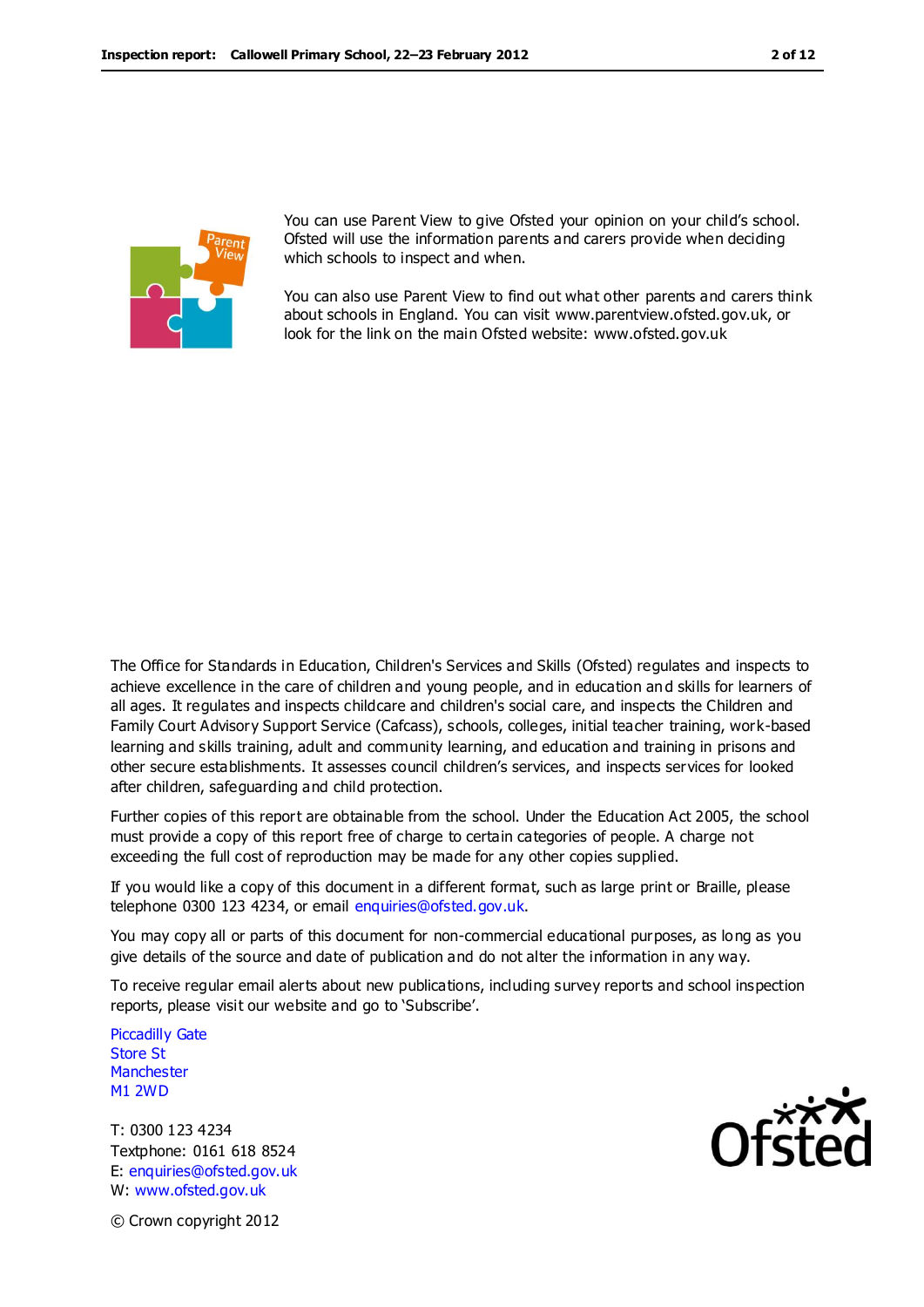## **Introduction**

Inspection team

John Taylor **Additional inspector** 

Anne Wright **Additional inspector** 

This inspection was carried out with two days' notice. The inspectors observed 11 lessons involving eight teachers and support staff. In addition, some small group work was observed and a systematic walk around the school focusing on pupils' learning was undertaken. The inspectors held discussions with staff, groups of pupils and with the Chair of the Governing Body. They observed the school's work and scrutinised documentation including a review of the school's development plan, the systems for tracking pupils' progress, the arrangements for safeguarding pupils and a sample of pupils' work. A random sample of pupils was heard reading. Inspectors took account of the responses to the online questionnaire (Parent View) in planning the inspection. They analysed the 52 questionnaires returned by parents and carers. There were 58 questionnaires from the pupils and 12 from the staff which were also reviewed.

## **Information about the school**

Callowell is a smaller than average-sized primary school where there are more girls than boys. The proportion of pupils who are known to be eligible for free school meals is below average. The proportion of disabled pupils and those who have special educational needs is below the national average. The school has had significant changes in its leadership during the last three years. The present headteacher has been in post since April 2011. The school meets the current government floor standards, which set the minimum expectations for pupils' attainment and progress.

There is separate nursery, breakfast and after-school provision on site. These are privately managed and were not part of this inspection.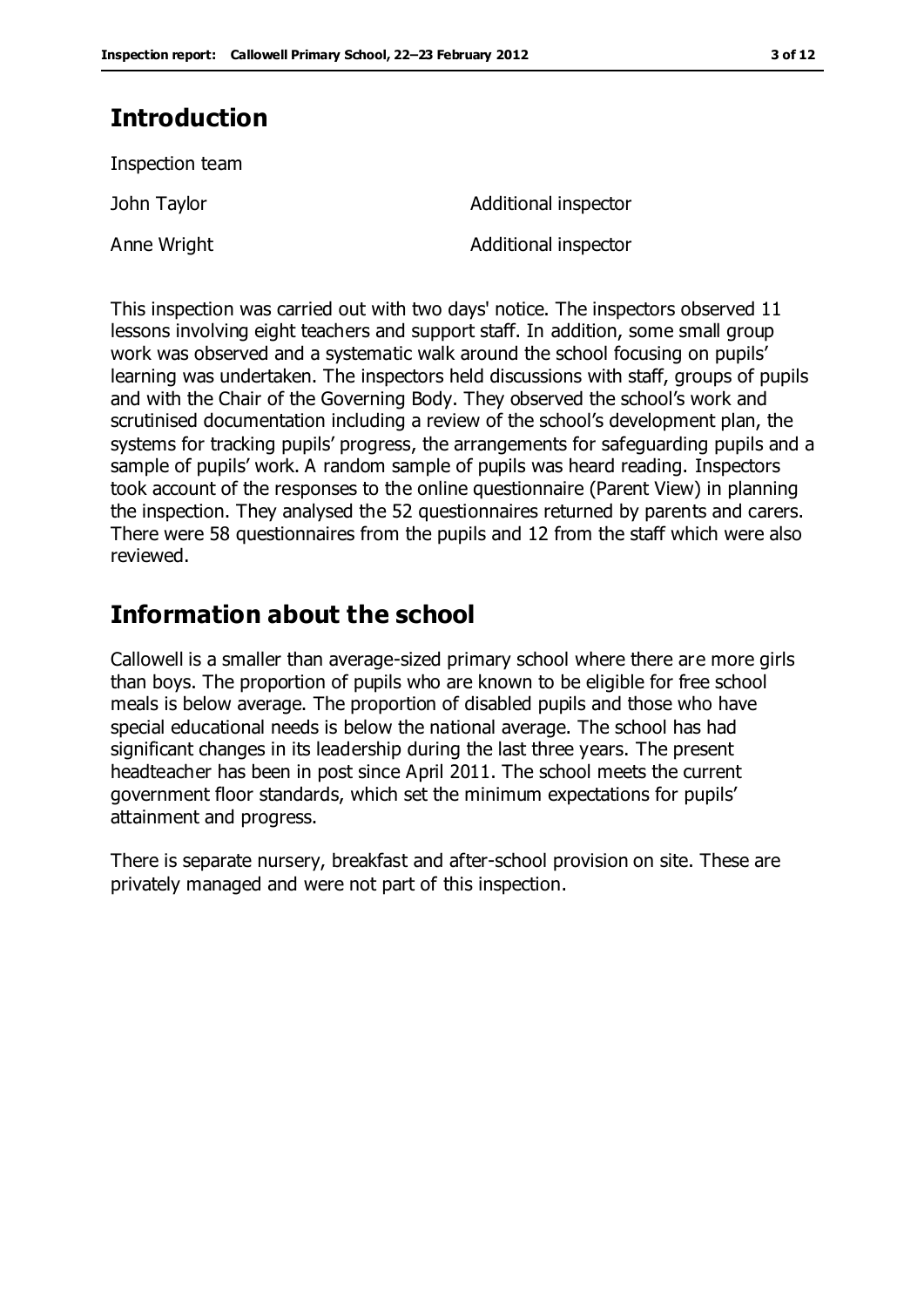## **Inspection judgements**

| <b>Overall effectiveness</b>     |  |
|----------------------------------|--|
|                                  |  |
| <b>Achievement of pupils</b>     |  |
| <b>Quality of teaching</b>       |  |
| Behaviour and safety of pupils   |  |
| <b>Leadership and management</b> |  |

## **Key findings**

- This is a satisfactory school. To move to being a good school, improvements are needed to accelerate pupils' progress and increase achievement, which are currently satisfactory rather than good.
- Children's learning gets off to a secure start in the Early Years Foundation Stage. Children enter with a range of skills and abilities with a few being above age-related expectations while the majority are at or below. They make satisfactory progress. Between Years 1 and 6, pupils continue to make satisfactory progress. Recently introduced monitoring of pupils' achievement is enabling the school to address areas where progress needs to be accelerated. At the end of Year 6, attainment is broadly average in English and mathematics.
- $\blacksquare$  The quality of teaching is satisfactory. Relationships are good and, as a result, pupils enjoy their lessons and show positive attitudes to learning. Staff have good subject knowledge, know the pupils well and generally make good use of questioning to help the pupils progress. Work is usually matched to the pupils' ability. However, the pace of lessons is sometimes too slow and although marking is regular and encouraging, it needs a sharper focus on telling the pupils how to improve their work.
- Pupils are well behaved. They are cooperative, considerate and polite. They enjoy school and feel safe. Pupils have a good understanding of how to keep themselves safe. Attendance is improving and is now above average.
- Leadership and management at all levels are satisfactory. The recently appointed headteacher is successfully developing the leadership team, and the governing body is becoming more challenging. The introduction of more frequent and accurate monitoring of the quality of teaching is providing detailed feedback to guide improvement and support closer monitoring of performance. The resulting impact of this on the pupils' achievement has yet to be seen, but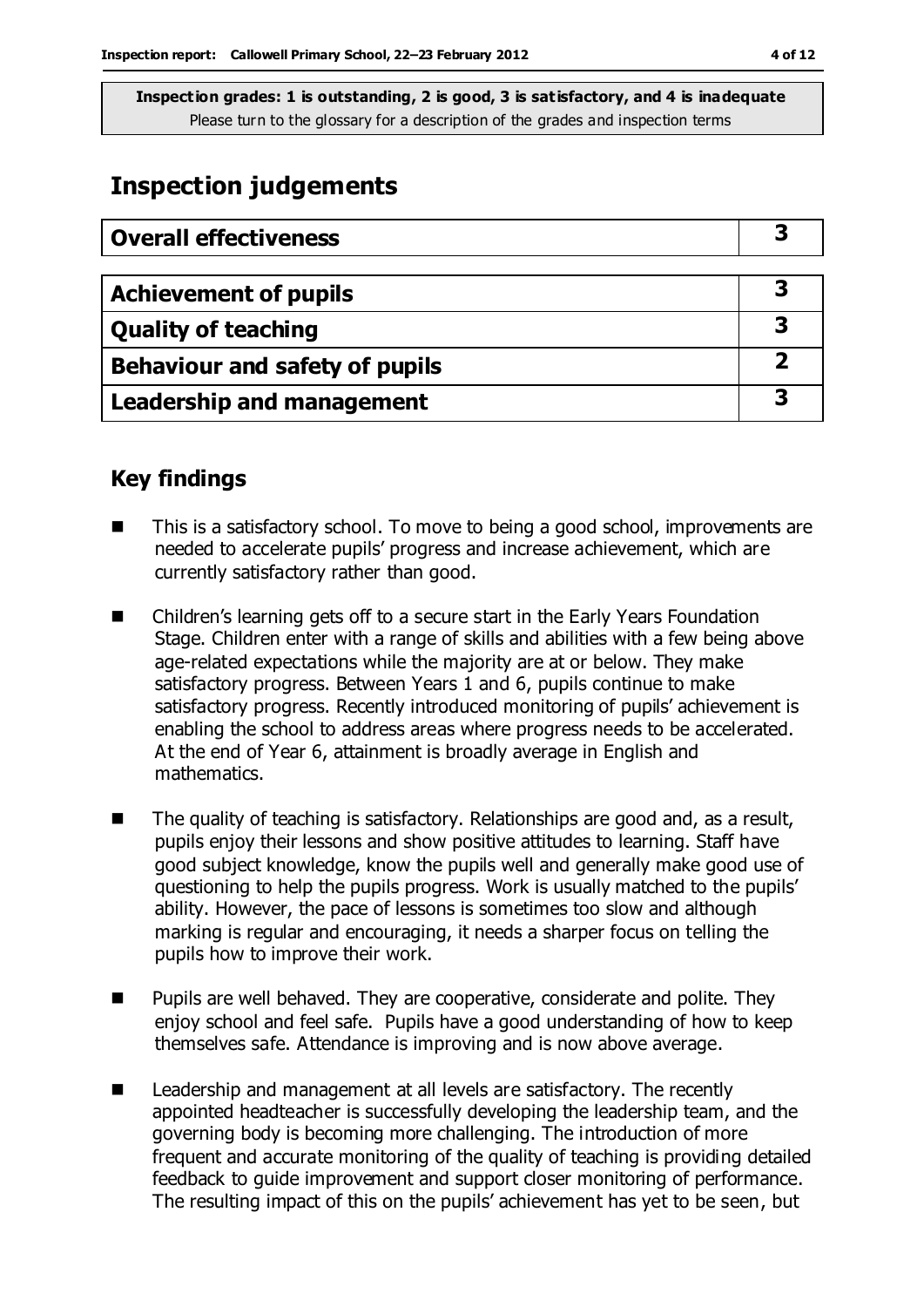there are some positive signs, for example in reading. The school has a clear and well-conceived development plan.

## **What does the school need to do to improve further?**

- Ensure that the quality of teaching is consistently good or better across the school by:
	- making sure pupils know their learning targets and how to reach them  $\equiv$
	- providing lessons that are appropriately paced and challenging
	- giving more opportunities for pupils to contribute to lessons
	- raising teachers' expectations of pupils' attainment and conveying these  $\equiv$ higher expectations to the pupils.
- Develop leadership and management at all levels, including within the governing body, to accelerate pupils' progress and attainment by:
	- providing opportunities for middle leaders to gain wider experience of  $\equiv$ good and outstanding practice
	- improving leaders' ability to monitor staff performance and provide focused feedback to guide improvement
	- embedding the use of systems to track pupils' progress, to inform lesson planning and accelerate achievement.
- Raise attainment and progress by:
	- ensuring that frequent and accurate assessment of pupils' progress is used effectively to inform teaching
	- measuring the impact of interventions used to address pupils' specific needs
	- improving the skills of middle managers to hold them increasingly  $\equiv$ accountable for their areas of learning across the school.

## **Main report**

### **Achievement of pupils**

Achievement is satisfactory. Although this represents a wide range, children enter the Early Years Foundation Stage with skills and attainment that are broadly as expected for their age. They leave Reception with attainment which in some cases is above average and for the majority average. Progress is satisfactory and for some children, particularly the more able, good. Particular strengths are in personal, social and emotional development and physical development of the children. This learning takes place in an exciting environment. Relationships between staff and children and among children are good and there is a positive climate for learning. The overwhelming opinion expressed by parents and carers is that their children make good progress at the school. However, inspectors found that progress is satisfactory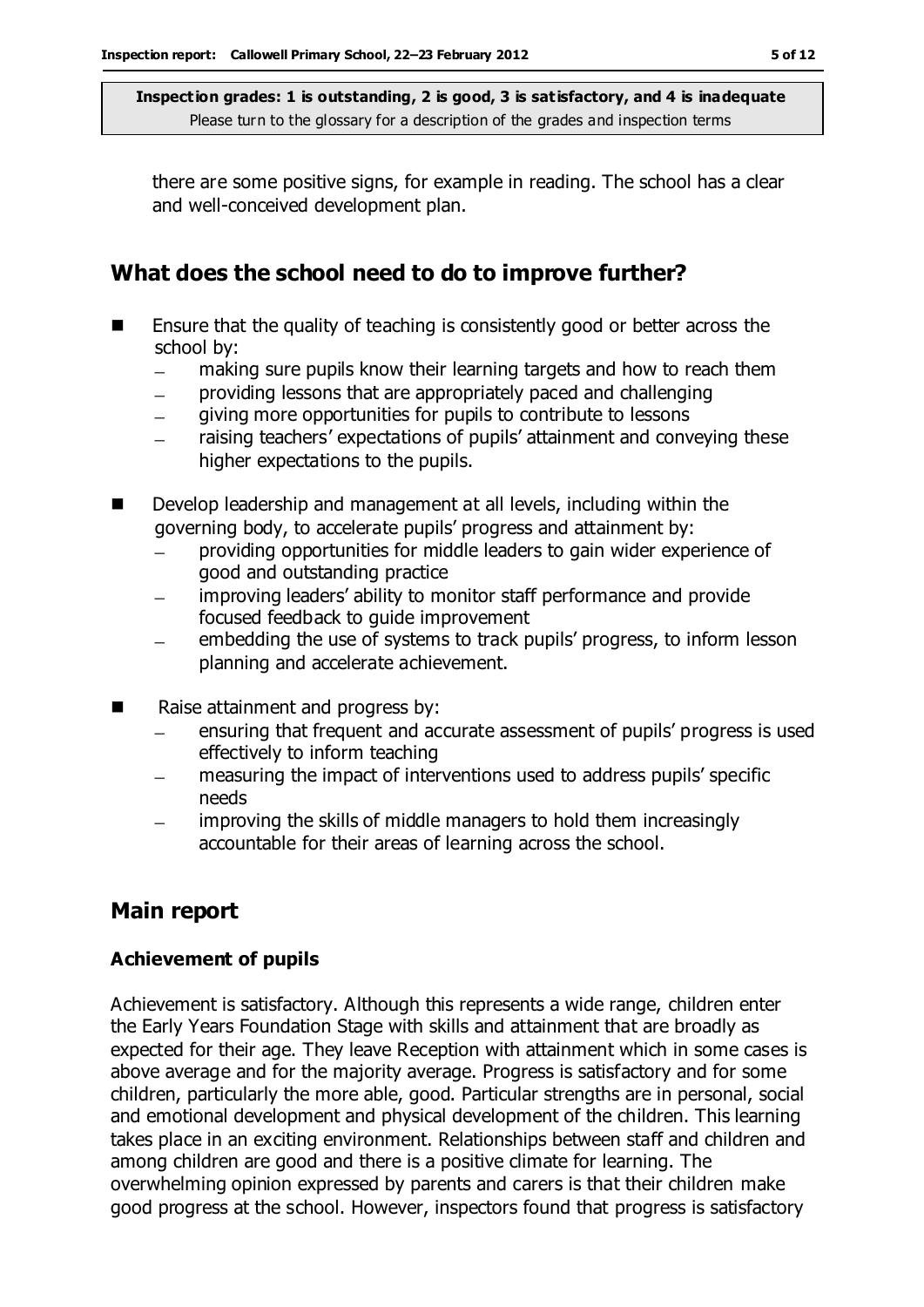overall and is more variable in Key Stage 1 than in the other key stages. Pupils' attainment in English is better than in mathematics, and a particular strength is in reading. Pupils say they enjoy reading and have several planned opportunities to read during the school day. Attainment at the end of Year 2 is broadly average and in reading slightly better than this. In Years 3 to 6, pupils make satisfactory progress, with pupils continuing to attain higher levels in English than in mathematics. Many pupils say they enjoy mathematics and there are opportunities for them to complete extended pieces of writing in a range of areas. In a typical English lesson in Year 5 which was about characters in *The Railway Children*, pupils made satisfactory progress in developing their writing. Learning was sound because pupils understood what they were expected to write about, but were not clear on what they needed to do to improve their work. At the end of Year 6, pupils' attainment is broadly in line with the national averages. Overall, between Years 1 and 6, pupils, including disabled pupils and those special educational needs, make satisfactory progress. A systematic and more frequent monitoring of pupils' progress is now in place, and this is allowing more effective intervention targeted at pupils' needs. This is starting to have an impact on pupils' progress.

#### **Quality of teaching**

The majority of parents and carers are very happy with the teaching at this school. The pupils have a similar view. However, the inspectors confirmed the school's view that while teaching in many lessons is effective, over time and more typically it is satisfactory. Teachers' strong subject knowledge, productive relationships with the pupils and awareness of pupils' abilities make a notable contribution to pupils' progress. In a Year 2 mathematics lesson, pupils made good progress because they were praised for the work they had completed and they were encouraged to attempt more challenging problems, supported by visual prompts to aid their learning. Good questioning to check their understanding, opportunities to work in pairs and links to other areas of learning resulted in the pupils' achieving well in this lesson. However, evidence and observations show that teaching is not always as successful, with pupils generally making satisfactory rather than good progress.

When the content of the lesson is stimulating, and the pupils are clear about what they need to do to improve, they make better progress. For example, in a Year 6 literacy lesson all pupils were actively engaged in writing about one character's state of mind, from a film they had seen. The teacher praised and encouraged all pupils and ensured all were able to write extensively using descriptive language. They had a clear understanding of how to improve and the teacher gave explicit messages of her high expectations of the quality of their work. Pupils were invited to read aloud their opening paragraphs and other pupils were given the opportunity to comment on the work. However, where lessons are less effective this is due to the slower pace, and marking of the pupils' work which does not clearly indicate how to make improvements. Overall pupils have too few opportunities actively to contribute ideas, suggestions and answer questions in lessons. Improvement in the accuracy and consistency of lesson monitoring by senior leaders and subject managers is starting to address these issues and the staff are responsive to the feedback they receive.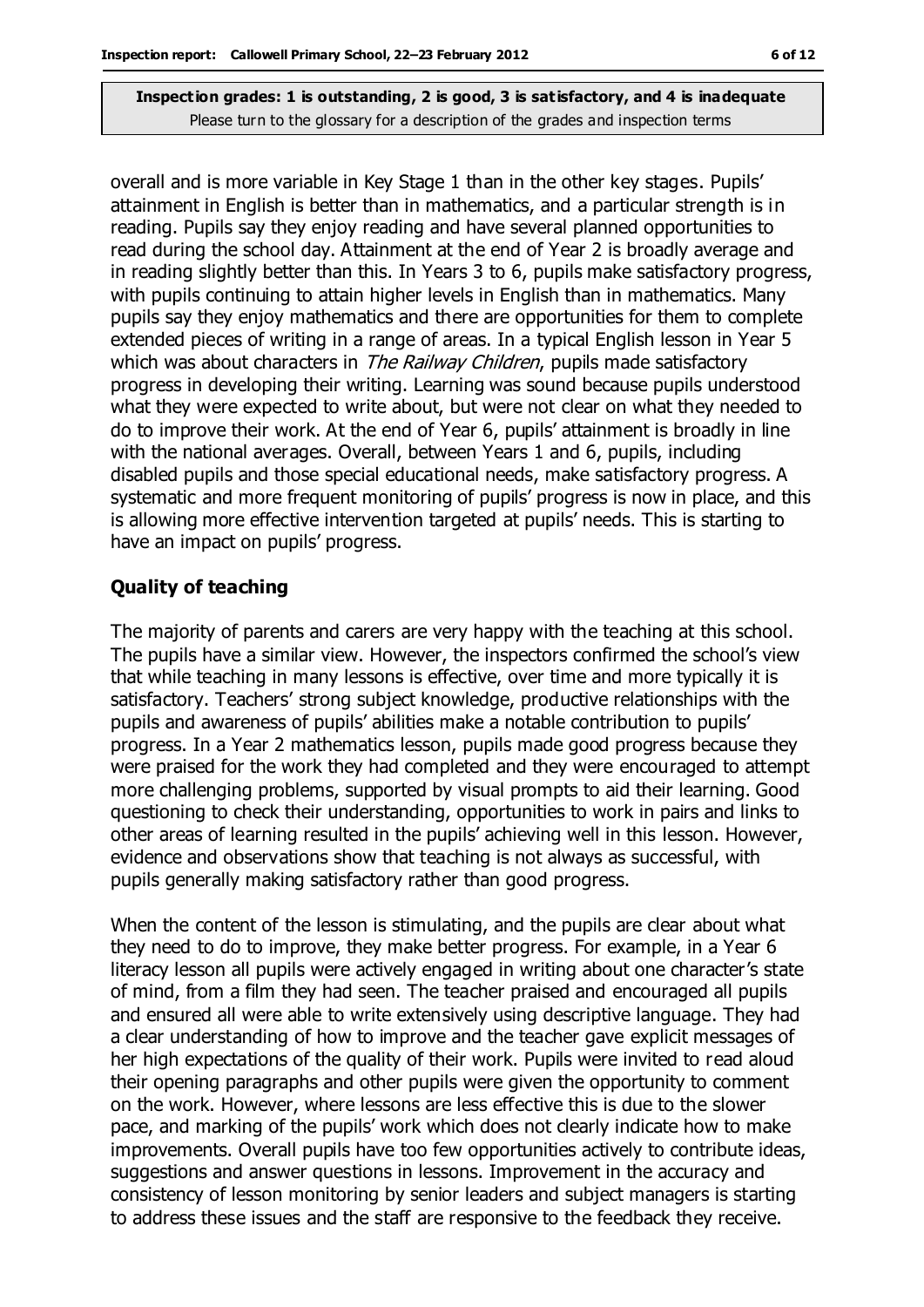This supports the school's view that the quality of teaching is improving. The curriculum ensures that spiritual, moral, social and cultural development is appropriately promoted through topics that take into account world faiths, the diversity of cultures in their own neighbourhood and further afield. This is reinforced by many displays around the school which raise awareness of other faiths and cultures as well as environmental issues with a positive impact on pupils' understanding and tolerance of other faiths and beliefs.

#### **Behaviour and safety of pupils**

Pupils feel safe in the school, and they have a good knowledge about e-safety. Their attitude to learning is good even when teaching is not fully engaging. Parents and carers are positive about this aspect of the school's work, including the effective management of the very rare incidence of any form of bullying. One parent commented that 'Callowell has a good ethos for learning'. Personal, social and emotional development is a strength of the school. In the main, pupils are punctual to lessons and good relationships are evident across the school. There are no major disruptions to lessons. Case studies of challenging behaviour reflect the effective management of behaviour observed by inspectors and reported by pupils. Behaviour over time is good; this is evident by what was seen during the inspection, school records, exclusion data, very low incidence of disruption, and no recorded incidents of racist or homophobic behaviour. Recent attendance figures for the whole school show an improving picture which is now above average.

#### **Leadership and management**

The school has had substantial changes in its leadership over the last three years and this has restricted school development and, consequently, pupils' progress and achievement. The current headteacher has provided a clear vision for improvement and is supported by all staff. Systems are now in place to monitor the progress of pupils accurately and enable the school's leadership to address areas where progress needs to be accelerated. The impact of these systems, which are still being embedded, is yet to be fully realised in terms of pupils' attainment and progress but there are positive indications of improvement, for example in reading. Middle leaders are at an early stage of development in monitoring whole-school performance, including the quality of teaching. The governing body is starting to ask more challenging questions but needs to be more involved in the strategic development of the school. The capacity for sustained improvement is clearly evident, as demonstrated by improvements in the accuracy of monitoring and evaluation of the quality of teaching.

Arrangements to ensure children are kept safe meet statutory requirements. The effective provision for disabled pupils and those with special educational needs demonstrates leaders' commitment to promoting equality of opportunity and effectiveness in tackling discrimination. This is supported by teachers ensuring all pupils are equally included in lesson activities. The promotion of pupils' social, moral, cultural and emotional development is enabled by the many opportunities and links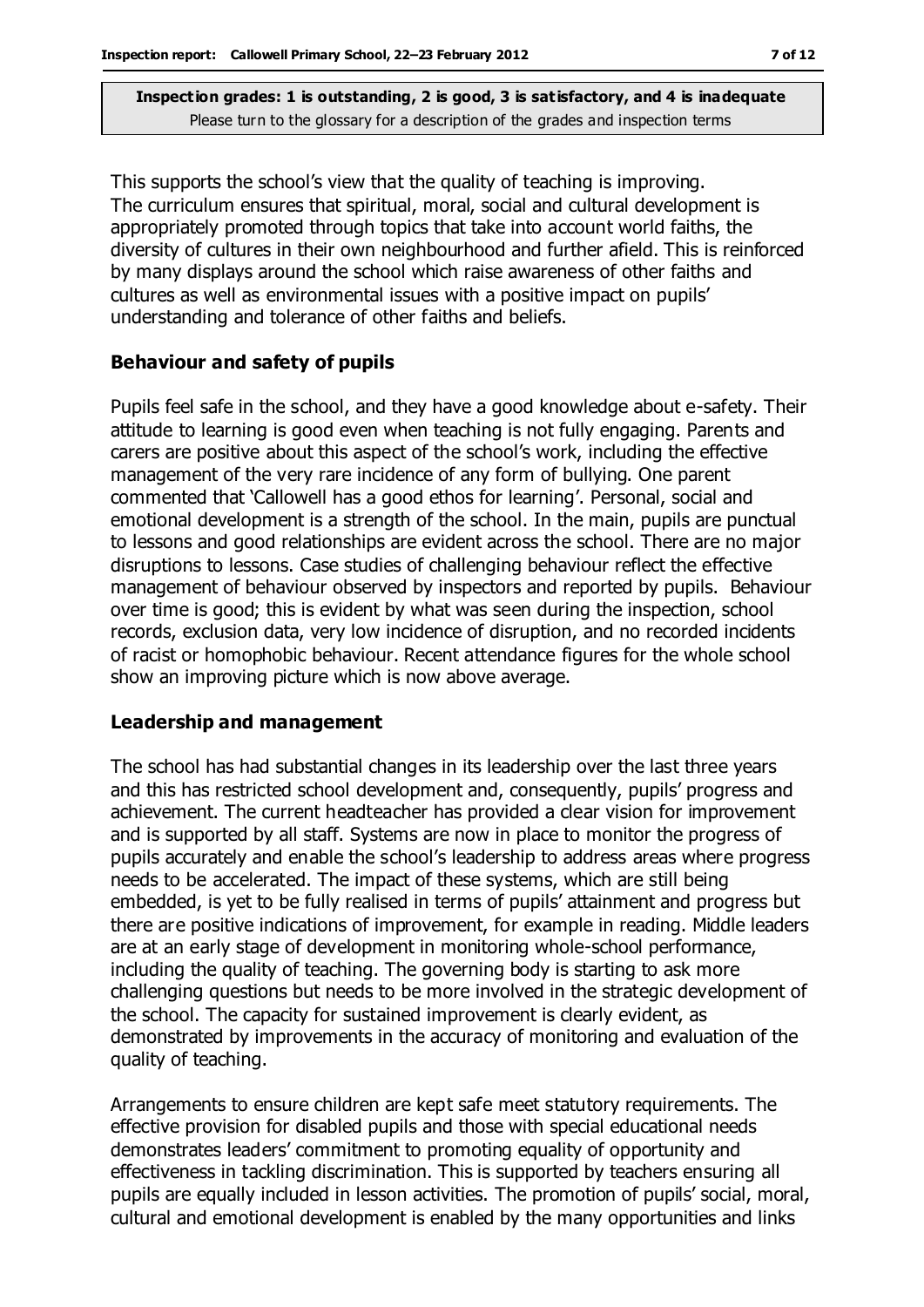between subjects across the curriculum. Planning shows a broad coverage of all areas of learning and sufficient opportunities to cater for a wide range of needs and interests. Opportunities to use information and communication technology in other subjects are not fully developed. The many extra-curricular clubs and activities provide ample opportunities to extend the range of learning experiences for the pupils. All pupils are actively encouraged to attend at least one club, resulting in few pupils who do not take advantage of this provision.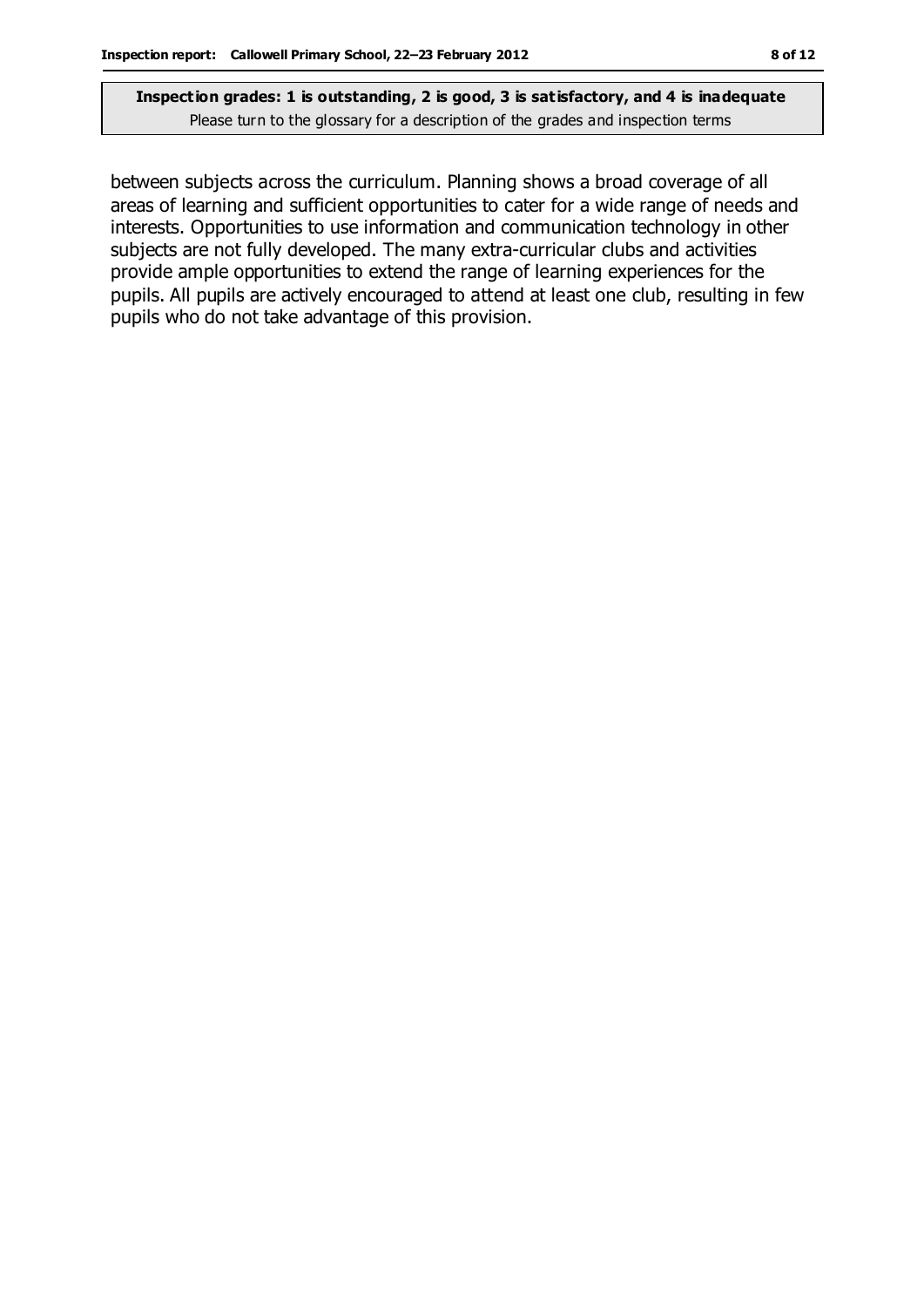## **Glossary**

## **What inspection judgements mean**

| <b>Grade</b> | <b>Judgement</b> | <b>Description</b>                                                                                                   |
|--------------|------------------|----------------------------------------------------------------------------------------------------------------------|
| Grade 1      | Outstanding      | These features are highly effective. An outstanding<br>school provides exceptionally well for all its pupils' needs. |
|              |                  |                                                                                                                      |
| Grade 2      | Good             | These are very positive features of a school. A school                                                               |
|              |                  | that is good is serving its pupils well.                                                                             |
| Grade 3      | Satisfactory     | These features are of reasonable quality. A satisfactory                                                             |
|              |                  | school is providing adequately for its pupils.                                                                       |
| Grade 4      | Inadequate       | These features are not of an acceptable standard. An<br>inadequate school needs to make significant                  |
|              |                  | improvement in order to meet the needs of its pupils.                                                                |
|              |                  | Ofsted inspectors will make further visits until it                                                                  |
|              |                  | improves.                                                                                                            |

## **Overall effectiveness of schools**

|                         | Overall effectiveness judgement (percentage of schools) |      |                     |                   |
|-------------------------|---------------------------------------------------------|------|---------------------|-------------------|
| <b>Type of school</b>   | <b>Outstanding</b>                                      | Good | <b>Satisfactory</b> | <b>Inadequate</b> |
| Nursery schools         | 46                                                      | 46   |                     |                   |
| Primary schools         |                                                         | 47   | 40                  |                   |
| Secondary<br>schools    | 14                                                      | 38   | 40                  |                   |
| Special schools         | 28                                                      | 48   | 20                  |                   |
| Pupil referral<br>units | 15                                                      | 50   | 29                  |                   |
| All schools             |                                                         | 46   | 38                  |                   |

New school inspection arrangements have been introduced from 1 January 2012. This means that inspectors make judgements that were not made previously.

The data in the table above are for the period 1 September 2010 to 31 August 2011 and represent judgements that were made under the school inspection arrangements that were introduced on 1 September 2009. These data are consistent with the latest published official statistics about maintained school inspection outcomes (see www.ofsted.gov.uk).

The sample of schools inspected during 2010/11 was not representative of all schools nationally, as weaker schools are inspected more frequently than good or outstanding schools.

Primary schools include primary academy converters. Secondary schools include secondary academy converters, sponsor-led academies and city technology colleges. Special schools include special academy converters and non-maintained special schools.

Percentages are rounded and do not always add exactly to 100.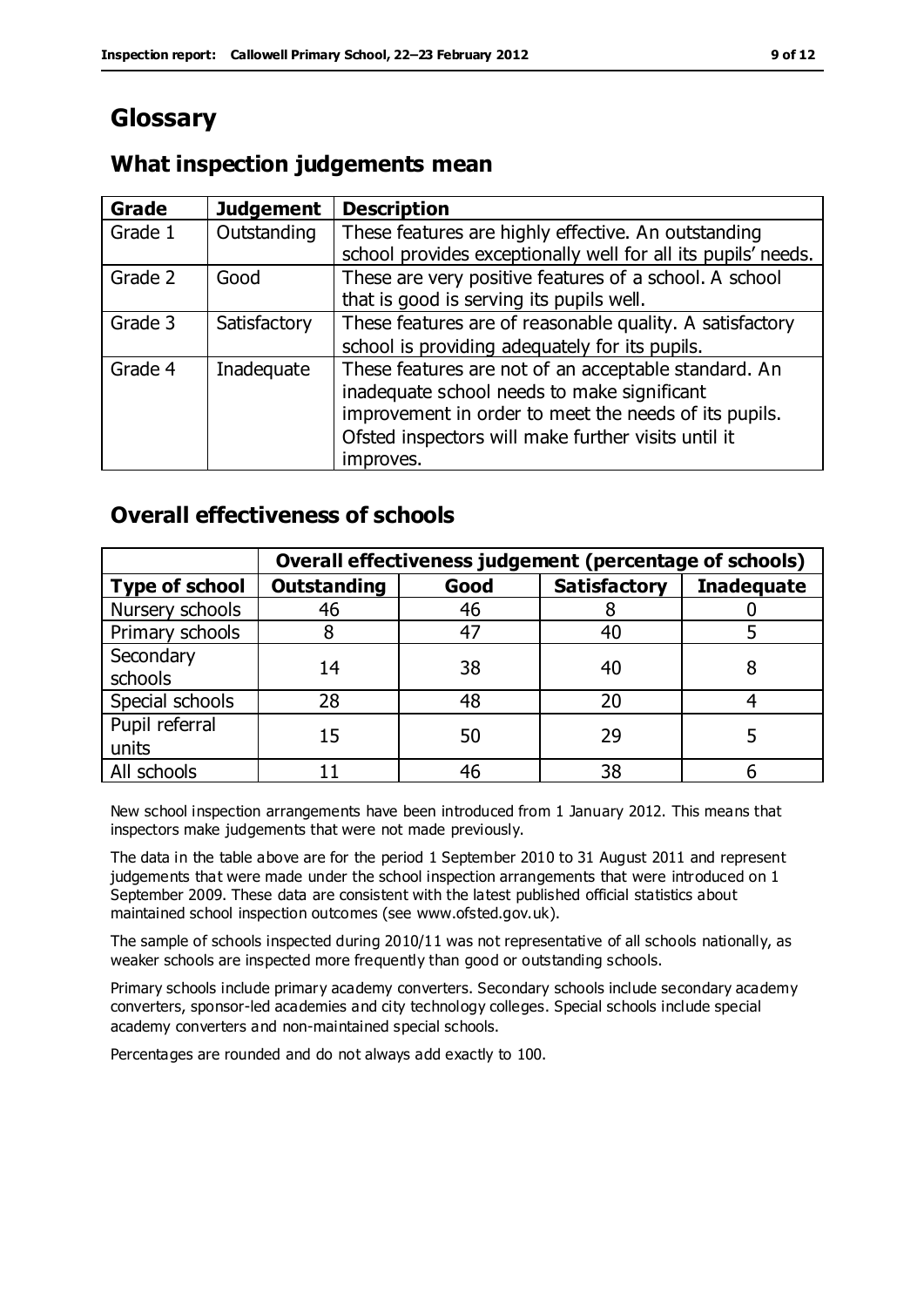## **Common terminology used by inspectors**

| Achievement:                  | the progress and success of a pupil in their<br>learning and development taking account of their<br>attainment.                                                                                                        |
|-------------------------------|------------------------------------------------------------------------------------------------------------------------------------------------------------------------------------------------------------------------|
| Attainment:                   | the standard of the pupils' work shown by test and<br>examination results and in lessons.                                                                                                                              |
| Attendance:                   | the regular attendance of pupils at school and in<br>lessons, taking into account the school's efforts to<br>encourage good attendance.                                                                                |
| Behaviour:                    | how well pupils behave in lessons, with emphasis<br>on their attitude to learning. Pupils' punctuality to<br>lessons and their conduct around the school.                                                              |
| Capacity to improve:          | the proven ability of the school to continue<br>improving based on its self-evaluation and what<br>the school has accomplished so far and on the<br>quality of its systems to maintain improvement.                    |
| Leadership and management:    | the contribution of all the staff with responsibilities,<br>not just the governors and headteacher, to<br>identifying priorities, directing and motivating staff<br>and running the school.                            |
| Learning:                     | how well pupils acquire knowledge, develop their<br>understanding, learn and practise skills and are<br>developing their competence as learners.                                                                       |
| <b>Overall effectiveness:</b> | inspectors form a judgement on a school's overall<br>effectiveness based on the findings from their<br>inspection of the school.                                                                                       |
| Progress:                     | the rate at which pupils are learning in lessons and<br>over longer periods of time. It is often measured<br>by comparing the pupils' attainment at the end of a<br>key stage with their attainment when they started. |
| Safety:                       | how safe pupils are in school, including in lessons;<br>and their understanding of risks. Pupils' freedom<br>from bullying and harassment. How well the school<br>promotes safety, for example e-learning.             |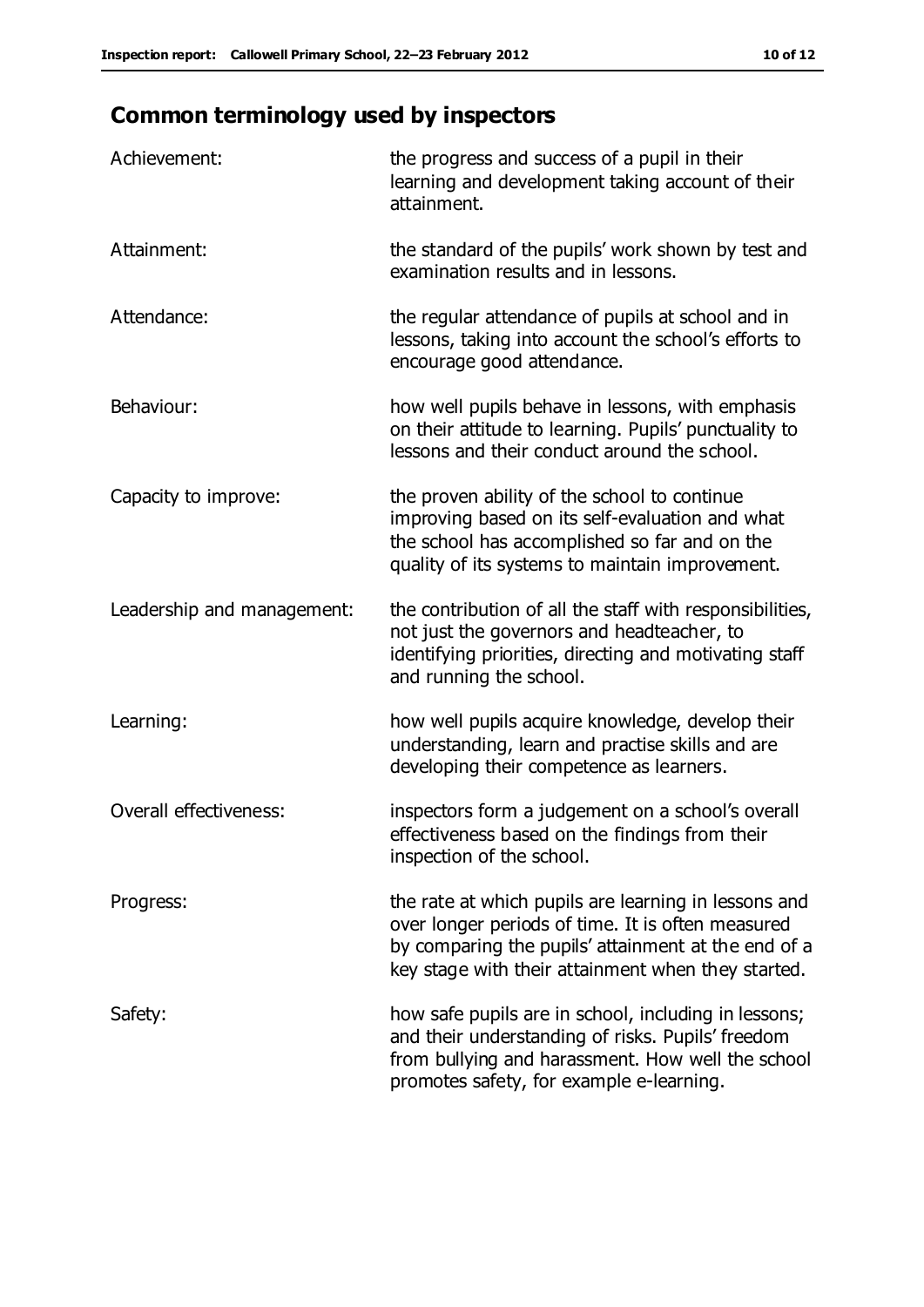#### **This letter is provided for the school, parents and carers to share with their children. It describes Ofsted's main findings from the inspection of their school.**

27 February 2012

Dear Pupils

### **Inspection of Callowell Primary School, Stroud GL5 4DG**

Thank you for the very warm welcome you gave the team when we inspected your school. We thoroughly enjoyed talking to you, hearing you read and watching you at work in your classes. You go to a satisfactory school. By the end of Year 6, your attainment is similar to what is expected for children of your age, and we judge that you are making satisfactory progress.

This is what we have said about your school in our report.

- Your learning gets off to a secure start in the Early Years Foundation Stage.
- You enjoy school particularly when you are well taught. We found that overall the quality of teaching is satisfactory.
- Your teachers are good at asking questions to find out if you understand the work. This works well in the best lessons.
- Teachers mark your work regularly, and give you encouraging comments but this does not always link up well enough to your targets or show you how to make improvements.
- You are cooperative, considerate, polite and behave well. You have a good attitude to learning.
- **The way your school is led and managed is satisfactory and the curriculum you** follow is satisfactory.

This is what we have asked your school to do to help you achieve even more.

- Make sure you know your targets and how to reach them.
- Give you more opportunities to contribute to your lessons.
- **Provide opportunities for teachers to visit other schools to observe what goes** well.
- Make sure the lessons they plan for you build on your knowledge and abilities and are designed to help you improve your skills and understanding.

All of you can help the school improve too. You can do this by continuing to behave well and working with your teachers to achieve the very best that you can.

Yours sincerely

John Taylor Lead inspector